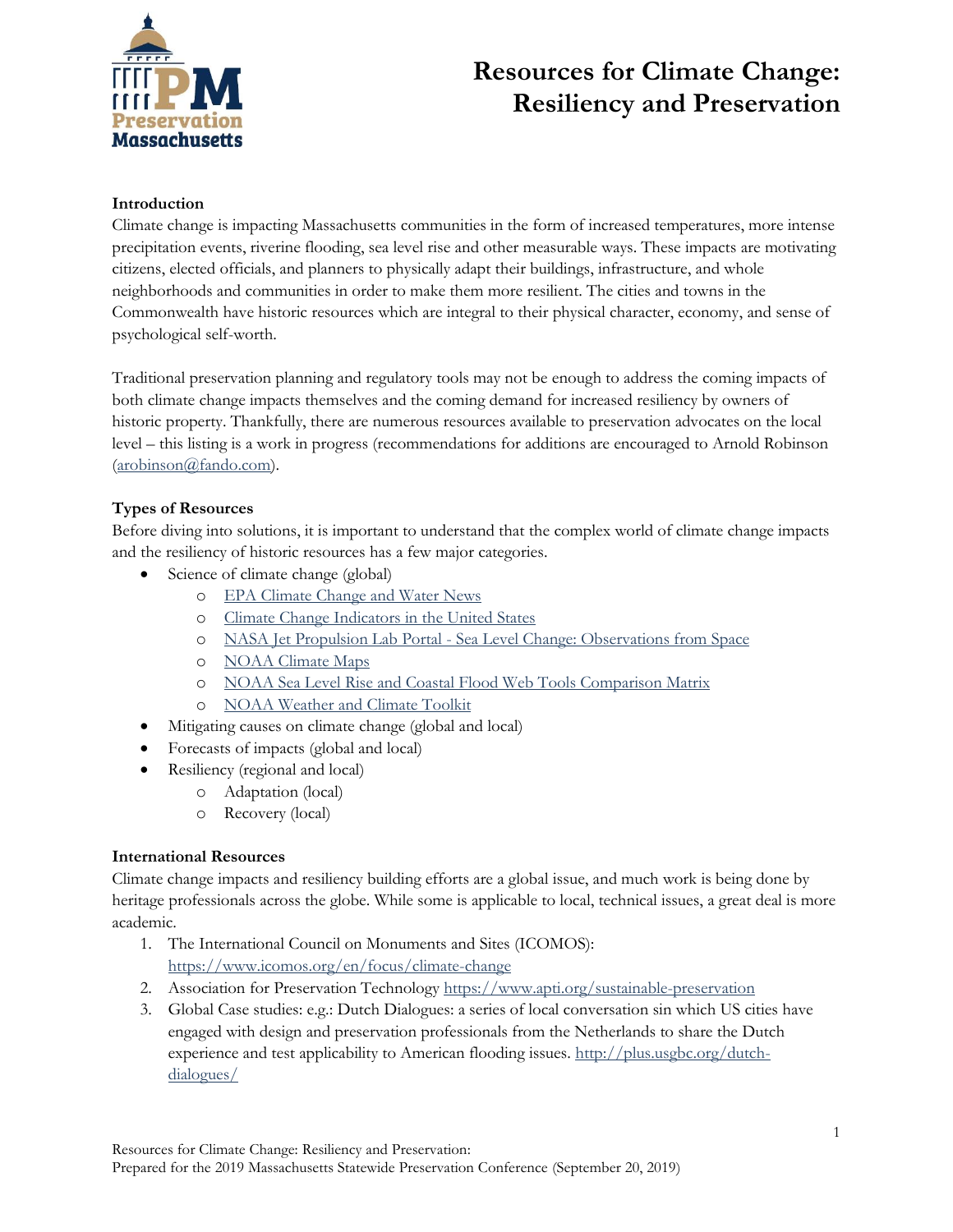

### **Forecasts of Impacts to Historic Resources**

- 1. Massachusetts Climate Change Adaptation Report: [https://www.mass.gov/service-details/2011](https://www.mass.gov/service-details/2011-massachusetts-climate-change-adaptation-report) [massachusetts-climate-change-adaptation-report](https://www.mass.gov/service-details/2011-massachusetts-climate-change-adaptation-report)
- 2. Massachusetts Sea Level Rise and Coastal Flooding Viewer by MA Office of Coastal Zone Management: [https://mass-](https://mass-eoeea.maps.arcgis.com/apps/MapSeries/index.html?appid=6f2797652f8f48eaa09759ea6b2c4a95)

[eoeea.maps.arcgis.com/apps/MapSeries/index.html?appid=6f2797652f8f48eaa09759ea6b2c4a95](https://mass-eoeea.maps.arcgis.com/apps/MapSeries/index.html?appid=6f2797652f8f48eaa09759ea6b2c4a95)

- 3. Boston: Sea Change/Boston mapping tool by Sasaki Associates:<http://seachange.sasaki.com/>
- 4. Nantucket: Nantucket is partnered with the University of Florida's Historic Preservation Program to create a highly accurate digital map the downtown waterfront and to use it to create a 3D forecast of sea level rise and storm surge impacts: <https://dcp.ufl.edu/historic-preservation/resilient-nantucket/>
- 5. Massachusetts communities of differing types and focus using their own GIS systems: these vary widely depending on local capacity and motivation.
- 6. Rhode Island (StormTools web simulation): User-friendly, web-based GIS interface that allows anyone to select scenario options to understand sea level rise and storm surge impacts: <https://www.beachsamp.org/stormtools/>

### **National Resources**

- 1. National Park Service: The federal agency responsible for historic resources and their preservation, the NPS has played an active role in the development of national information and strategy. One of the most applicable is the 2017 *Cultural Resources Climate Change Strategy* which sets out a vision and broad approach for managing impacts to and learning from cultural resources under modern climate change. <https://www.nps.gov/subjects/climatechange/culturalresourcesstrategy.htm>
- 2. Federal Emergency Management Administration (FEMA): The federal agency addressing emergencies of all types across the US, FEMA has the mission statement: "Helping people before, during, and after disasters." They are well-versed in historic preservation and have specialized staff that address issues where historic resources are affected by emergencies. Their website has many resources for citizens, property owners and communities.<https://www.fema.gov/>
- 3. Other Federal Agencies/Resources:
	- a. [EPA Climate Change Adaptation Resource Center](https://www.epa.gov/arc-x)
	- b. [U.S. Climate Resilience Toolkit](https://toolkit.climate.gov/)
	- c. [Community Resilience Building](http://www.communityresiliencebuilding.com/?dm_i=2GI3%2cQPH7%2c4QRPJT%2c1TG4J%2c1)
- 4. National Flood Insurance Program: The National Flood Insurance Program aims to reduce the impact of flooding on private and public structures. It does so by providing affordable insurance to property owners, renters and businesses and by encouraging communities to adopt and enforce floodplain management regulations. These policies and associated regulations can impact the configuration of historic structures.<https://www.fema.gov/national-flood-insurance-program>
- 5. National Trust for Historic Preservation: As the national non-profit advocacy organization for preservation, the Trust has been focused on climate change impacts through many of its programs. <https://savingplaces.org/climate-and-culture#.XYJKTyhKiUk>
- 6. Keeping History Above Water (KHAW): KHAW began in Newport, RI as one of the first national conversations to focus on the increasing and varied risks posed by sea level rise to historic coastal communities and their built environments. It has now been replicated in several other historic communities and there are plans for more. Importantly, it was not a conference about climate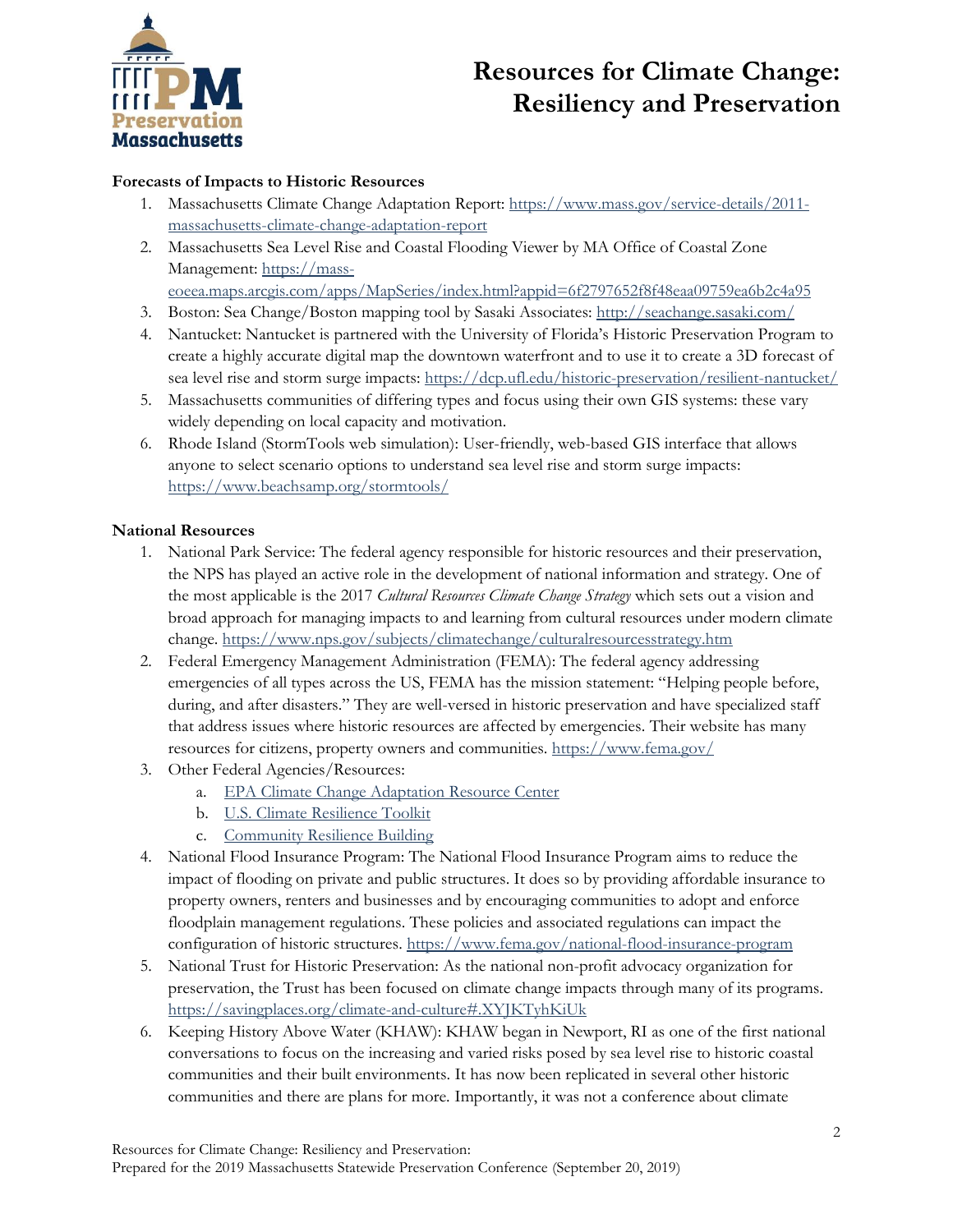

change, but about what preservationists, engineers, city planners, legislators, insurers, historic home owners and other decision makers need to know about climate change, sea level rise in particular, and what can be done to protect historic buildings, landscapes and neighborhoods from the increasing threat of inundation <https://historyabovewater.org/about/>

7. Georgetown Climate Center: The nonpartisan Georgetown Climate Center (GCC) seeks to advance effective climate and energy policies in the United States and serves as a resource to state and local communities that are working to cut carbon pollution and prepare for climate change. The GCC is a well-indexed and searchable clearinghouse of information, including the topic of historic resources. <https://www.georgetownclimate.org/adaptation/featured.html>

### **Massachusetts State and Regional Resources**

- 1. Executive Office of Energy and Environmental Affairs: One of the State agencies responsible for assisting communities and agencies in addressing climate change impacts.
	- o [www.resilientMA.org](http://www.resilientma.org/) a clearing house of information related to resiliency in MA
	- o State Hazard Mitigation and Climate Adaptation Plan: <http://www.resilientma.org/resources/resource::2156>
- 2. Massachusetts Office of Coastal Zone Management: CZM is the lead policy, planning, and technical assistance agency on coastal and ocean issues within the Executive Office of Energy and Environmental Affairs (EEA) and implements the state's coastal program under the federal Coastal Zone Management Act. [https://www.mass.gov/orgs/massachusetts-office-of-coastal-zone](https://www.mass.gov/orgs/massachusetts-office-of-coastal-zone-management)[management](https://www.mass.gov/orgs/massachusetts-office-of-coastal-zone-management)
- 3. Massachusetts Historical Commission (SHPO): MHC was established to identify, evaluate, and protect important historical and archaeological assets of the Commonwealth. <https://www.sec.state.ma.us/mhc/>
- 4. Preservation Massachusetts: Preservation Massachusetts educates and empowers people to preserve and reuse historic resources that are important to them and their community. <https://www.preservationmass.org/>
- 5. Regional Planning Agencies: Massachusetts has twelve (12) regional agencies to serve the local governments and citizens in the region by dealing with issues and needs that cross city, town, county and even state boundaries through communication, planning, policymaking, coordination, advocacy and technical assistance. [http://www.apa-ma.org/resources/massachusetts-regional-planning](http://www.apa-ma.org/resources/massachusetts-regional-planning-agencies/)[agencies/](http://www.apa-ma.org/resources/massachusetts-regional-planning-agencies/)
- 6. Other regional resources
	- o [Connecticut Institute for Resilience & Climate Adaptation \(CIRCA\)](http://circa.uconn.edu/)
	- o [Rhode Island Climate Adaptation Knowledge Exchange \(CAKE\)](http://www.cakex.org/tools/stormtools?utm_source=December+2016+Slice+of+CAKE&utm_campaign=December+2016+Slice&utm_medium=email)

#### **Massachusetts Municipal Vulnerability Preparedness (MVP) Program**

<https://www.mass.gov/municipal-vulnerability-preparedness-mvp-program>

- 1. Planning Grants for Municipal Vulnerability Plans: These grants enable all cities and towns to rapidly complete an assessment of potential hazards and local vulnerabilities. These are prioritized by local community members and are the basis for local action (resiliency-building).
	- a. Program information: [https://www.mass.gov/service-details/mvp-planning-grant-eligibility](https://www.mass.gov/service-details/mvp-planning-grant-eligibility-criteria)[criteria](https://www.mass.gov/service-details/mvp-planning-grant-eligibility-criteria)